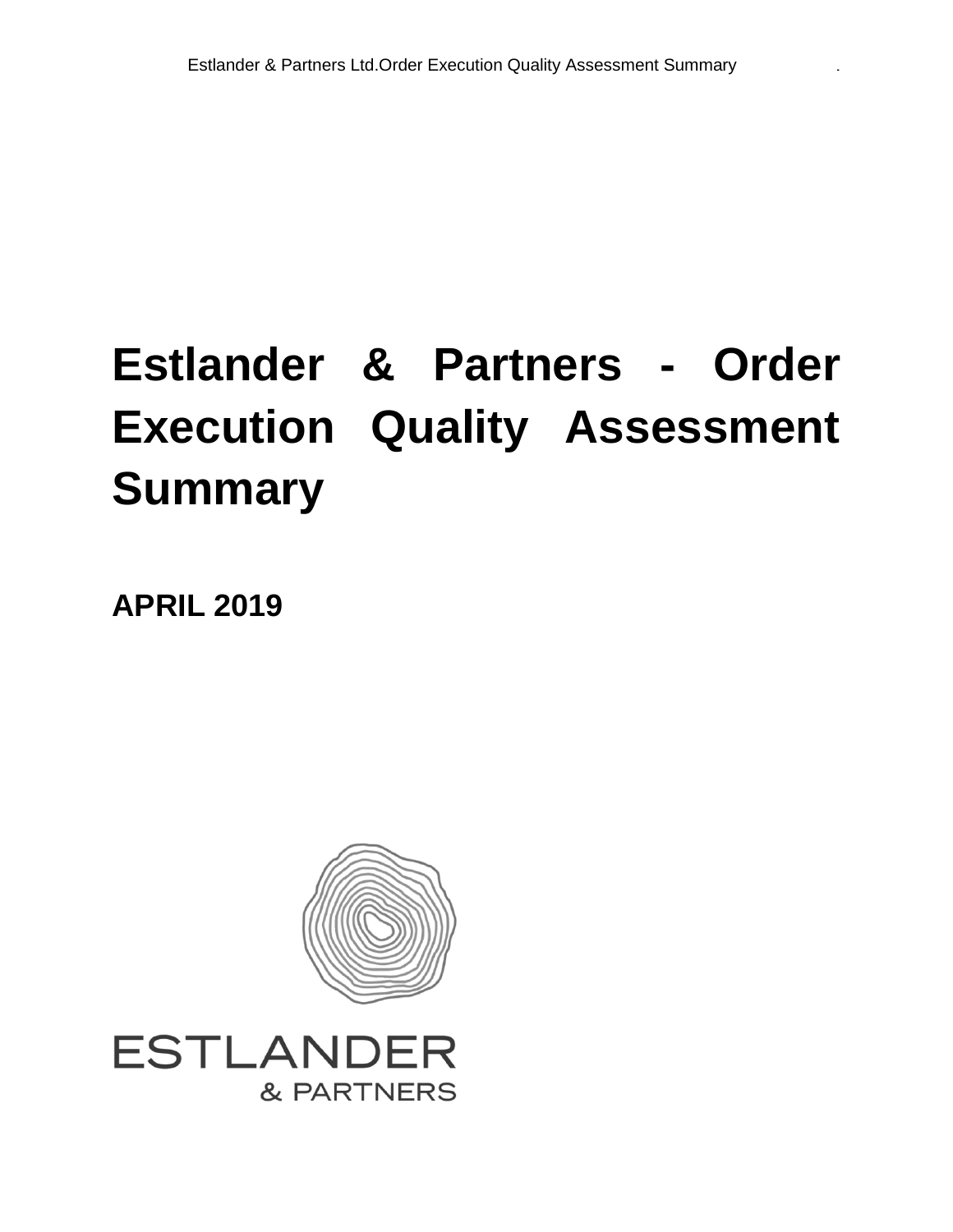© 2019 Estlander & Partners Group. These materials are the exclusive property of Estlander & Partners Ltd or its licensors and are protected by copyright and trade mark law. No copying, modification, distribution or other use of any of such materials and/or trademarks is permitted without the express written consent of Estlander & Partners Ltd and/or its respective licensors.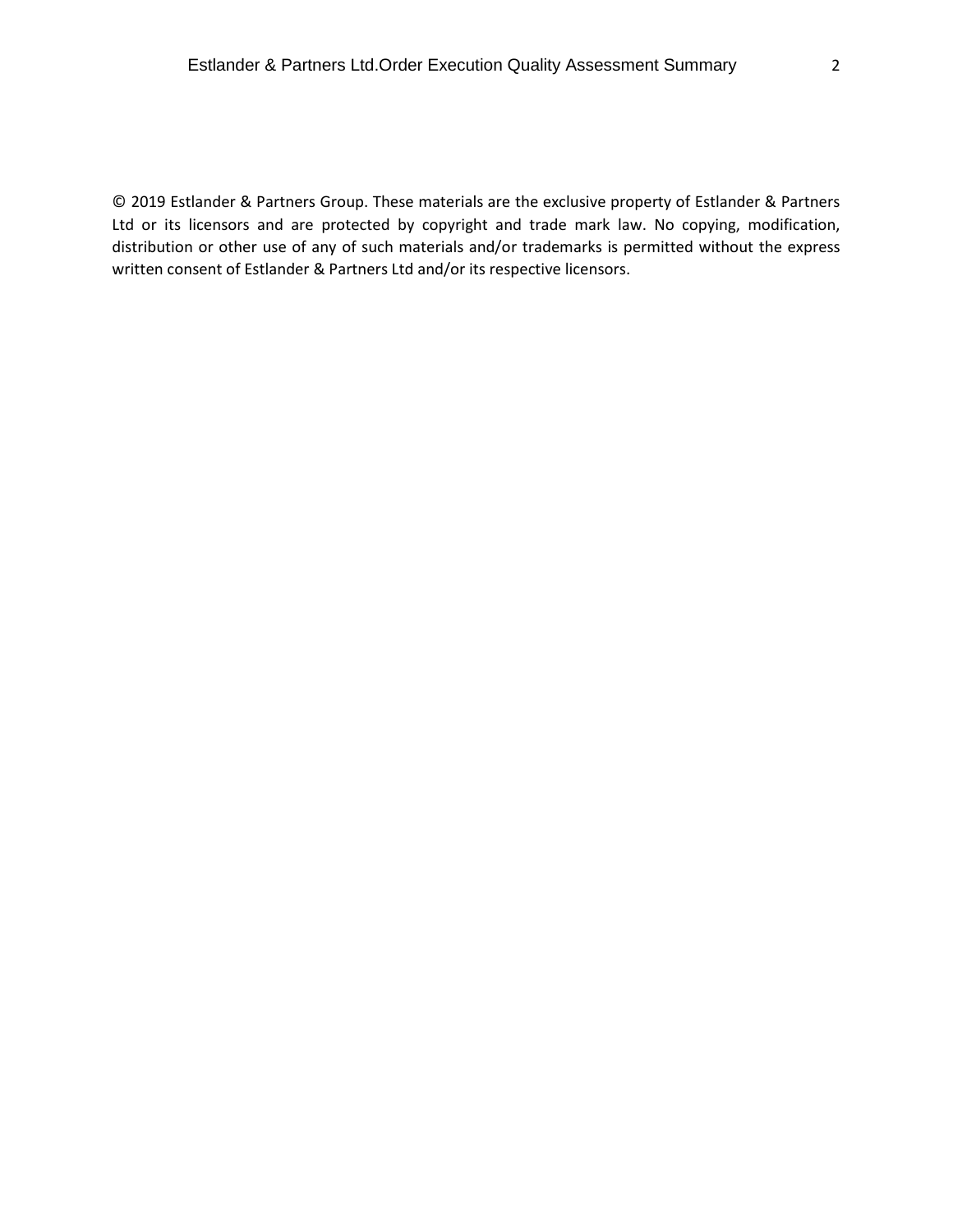# **1. Introduction**

This document sets out a summary of the assessment of the best execution requirements laid out in Estlander & Partners Ltd's ("EP") Order Execution Policy. The summary is prepared in accordance with the requirements in the EU Commission Delegated Regulation 2017/576, and shall be read together with EP's Order Execution Policy. The summary applies to all classes of financial instruments relevant for EP, unless otherwise stated.

This summary covers the years 2017 and 2018 on a consolidated basis.

# **2. Summary of assessment**

#### **An explanation of the relative importance the firm gave to the execution factors**

According to EP's Order Execution Policy, mainly the following factors are considered when executing orders:

- costs, including EP's own commissions and the costs for executing the order
- operational risk
- price
- speed
- availability and efficiency of electronic order routing
- likelihood of execution and settlement
- size
- the nature of the trade and other considerations, and
- the client's specific instructions.

Costs and operational risk together have been given a high importance in obtaining best execution, and other execution factors has been assessed as a whole using EP's commercial judgement. This is in line with EP's Order Execution Policy.

#### **A description of any close links, conflicts of interests, and common ownerships with respect to any execution venues used to execute orders**

EP has had no close links, conflicts of interests, and common ownerships with respect to any execution venues used.

## **A description of any specific arrangements with any execution venues regarding payments made or received, discounts, rebates or non-monetary benefits received**

EP has had no such arrangements.

## **An explanation of the factors that led to a change in the list of execution venues listed in the firm's execution policy, if such a change occurred**